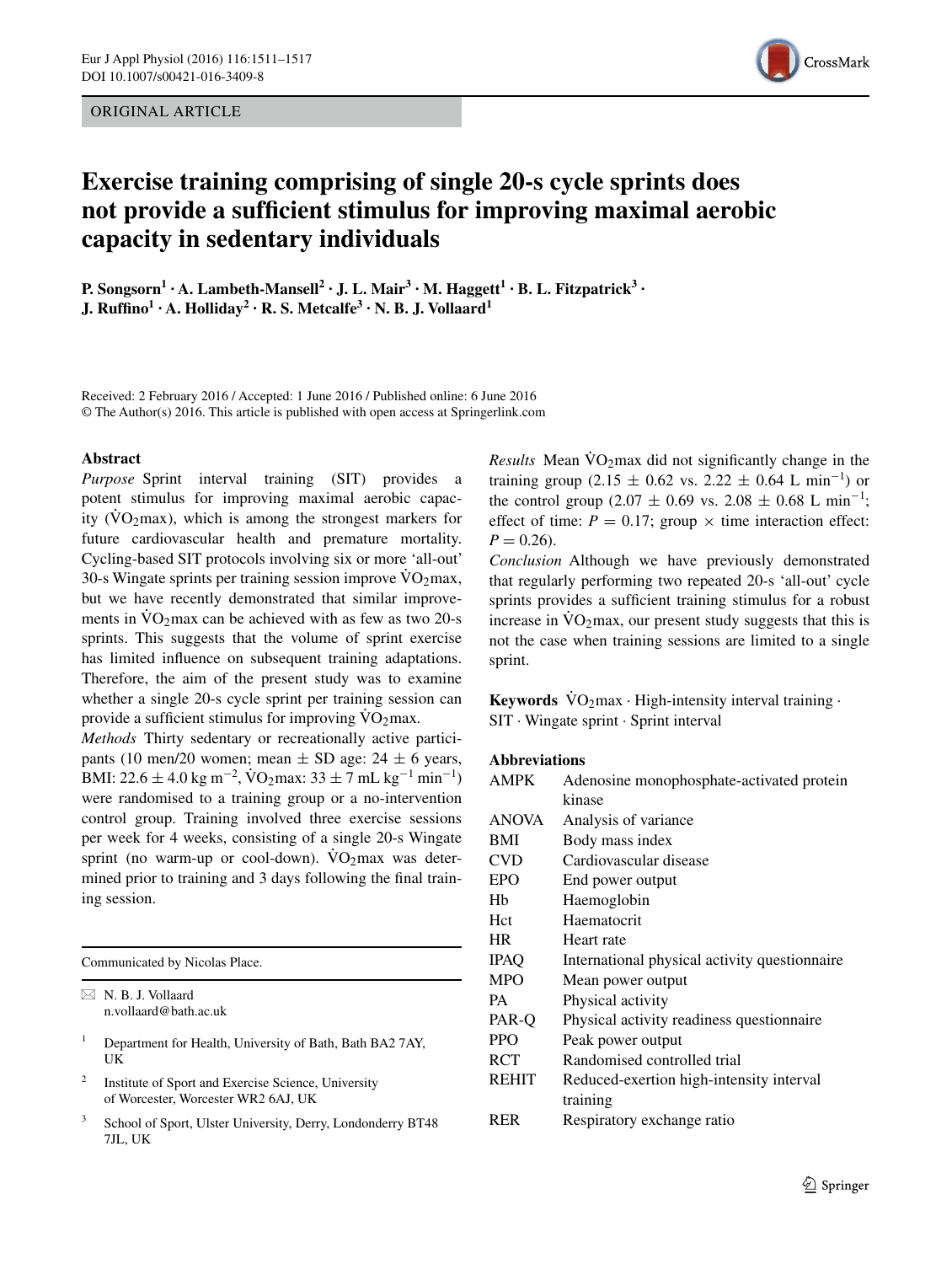| <b>RPE</b>       | Rating of perceived exertion |
|------------------|------------------------------|
| <b>SIT</b>       | Sprint interval training     |
| $\dot{V}O_2$ max | Maximal aerobic capacity     |
| Wmax             | Maximal power output         |

# **Introduction**

In cross-sectional studies, maximal aerobic capacity  $(VO<sub>2</sub>max)$  is one of the strongest prognostic markers for future cardiovascular health and premature death (Myers et al. [2002](#page-6-0); Keteyian et al. [2008](#page-5-0)). Moreover, improving  $VO<sub>2</sub>$  max is associated with substantial reductions in the risk for mortality during follow-up in longitudinal studies (Blair et al. [1995](#page-5-1); Lee et al. [2011](#page-5-2)). Regular physical activity (PA) is the only feasible means of improving absolute  $\rm\dot{VO}_2$  max, but the association between PA levels and mortality disappears after adjustment for  $\rm\dot{V}O_2$  max (Lee et al.  $2011$ ), suggesting that a high  $\rm VO<sub>2</sub>max$  is more important than high PA levels. Thus, it has been recommended that besides encouraging reductions in sedentary time and increases in overall PA, improving  $VO<sub>2</sub>$  max should also be a key public health message (Lee et al. [2011](#page-5-2); Bouchard et al. [2015\)](#page-5-3).

PA guidelines based on moderate-intensity aerobic exercise have been consistently promoted for over two decades (Pate et al. [1995;](#page-6-1) Garber et al. [2011\)](#page-5-4), but the adherence to these recommendations remains poor in the general population (Hallal et al. [2012\)](#page-5-5). To address the commonly reported barrier of lack of time (Korkiakangas et al. [2009\)](#page-5-6), submaximal high-intensity interval training (HIIT) and supramaximal sprint interval training (SIT) have been proposed as time-efficient alternative/adjunct exercise strategies (Gillen and Gibala [2014](#page-5-7)). A common type of SIT protocol consists of 4–10 repeated 30-s 'all-out' Wingate sprints, thus resulting in just 2–5 min of high-intensity exercise per session (Weston et al. [2014](#page-6-2)). Such protocols have been shown to provide a robust increase in  $\rm\ddot{V}O_2$  max, superior to that following aerobic exercise training (Burgomaster et al. [2008](#page-5-8); Bailey et al. [2009](#page-5-9); Macpherson et al. [2011](#page-5-10); Sandvei et al. [2012](#page-6-3); Nalcakan [2014;](#page-6-4) Milanovic et al. [2015](#page-6-5)). However, the low volume of high-intensity exercise does not necessarily result in a time-efficient exercise intervention *per se*, as the need for recovery periods in between sprints generally results in a total training time commitment in excess of 30 min per session (Gillen and Gibala [2014](#page-5-7)).

Because the mechanisms by which SIT improves  $VO<sub>2</sub>max$  are poorly understood, it also remains unknown how the training stimulus can be optimised in order to achieve either the largest increases in  $\dot{V}O_2$  max, or a set increase using the smallest amount of time and effort. However, recent evidence suggests that Wingate-based SIT protocols can be made shorter and less strenuous while retaining the positive effect on  $\dot{V}_{\Omega}$ <sub>max</sub>. Two studies have directly compared the effects of reducing sprint duration from 30 s to either 10 s (Hazell et al. [2010](#page-5-11)) or 15 s (Zelt et al. [2014\)](#page-6-6), and neither study observed a lower increase in  $\rm\dot{VO}_{2}$  max with the shorter sprint duration. Furthermore, four training studies have examined the effect on  $\rm VO_2$  max of SIT protocols incorporating fewer than four supramaximal sprints per session. SIT protocols consisting of three 20-s sprints (Gillen et al. [2014](#page-5-12)) or three 30-s sprints (Allemeier et al. [1994;](#page-5-13) Ijichi et al. [2015](#page-5-14)) were reported to increase  $\text{VO}_2$  max by 12–14 %. Moreover, in our lab we observed a mean increase of 14 % (Metcalfe et al. [2012](#page-6-7)) following a SIT protocol with just two 20-s all-out sprints. Changes of such magnitude favourably compare with more strenuous SIT protocols: recent meta-analyses have reported a range of improvements in  $\text{VO}_2$  max of 3–14 % for SIT studies involving 4–10 repeated Wingate sprints per session (Sloth et al. [2013](#page-6-8); Gist et al. [2014](#page-5-15); Weston et al. [2014\)](#page-6-2).

The fact that performing fewer and/or shorter supramaximal sprints is sufficient for improving  $\rm\ddot{V}O_2$  max suggests that the total volume of high-intensity exercise is not a key determinant of the training stimulus. Conversely, it is plausible to hypothesise that the training stimulus resides predominantly within the first of repeated sprints. If this is indeed the case, then an exercise training protocol consisting of a single supramaximal sprint per session should be sufficient to increase  $\rm\dot{V}O_2$  max. There is some mechanistic support for this hypothesis: the signalling molecule AMPK, which is deemed important for aerobic adaptations (Gibala et al. [2012](#page-5-16)), is regulated by glycogen availability (McBride et al. [2009](#page-6-9)). It has been shown that glycogen depletion during repeated supramaximal sprints is limited to the first sprint (Parolin et al. [1999\)](#page-6-10), and AMPK activation has been observed in response to a single Wingate sprint (Guerra et al. [2010](#page-5-17); Fuentes et al. [2012\)](#page-5-18).

Considering the strong association between  $VO<sub>2</sub>$ max and health, and the fact that lack of time is consistently reported as an important barrier to performing sufficient exercise, there is a need to identify the lowest volume of exercise effective at modifying  $\rm VO_2$  max. Thus, the aim of the present randomised controlled trial was to determine whether regularly performing a single 20-s 'all-out' cycle sprint provides a sufficient training stimulus for improving  $\rm \dot{V}O_2$  max in sedentary or recreationally active individuals.

### **Methods**

#### **Compliance with ethical standards**

The study was approved by the local University Ethics committees (reference: EP 14/15 87/FC272014-2015), and conformed to the standards set forth in the latest revision of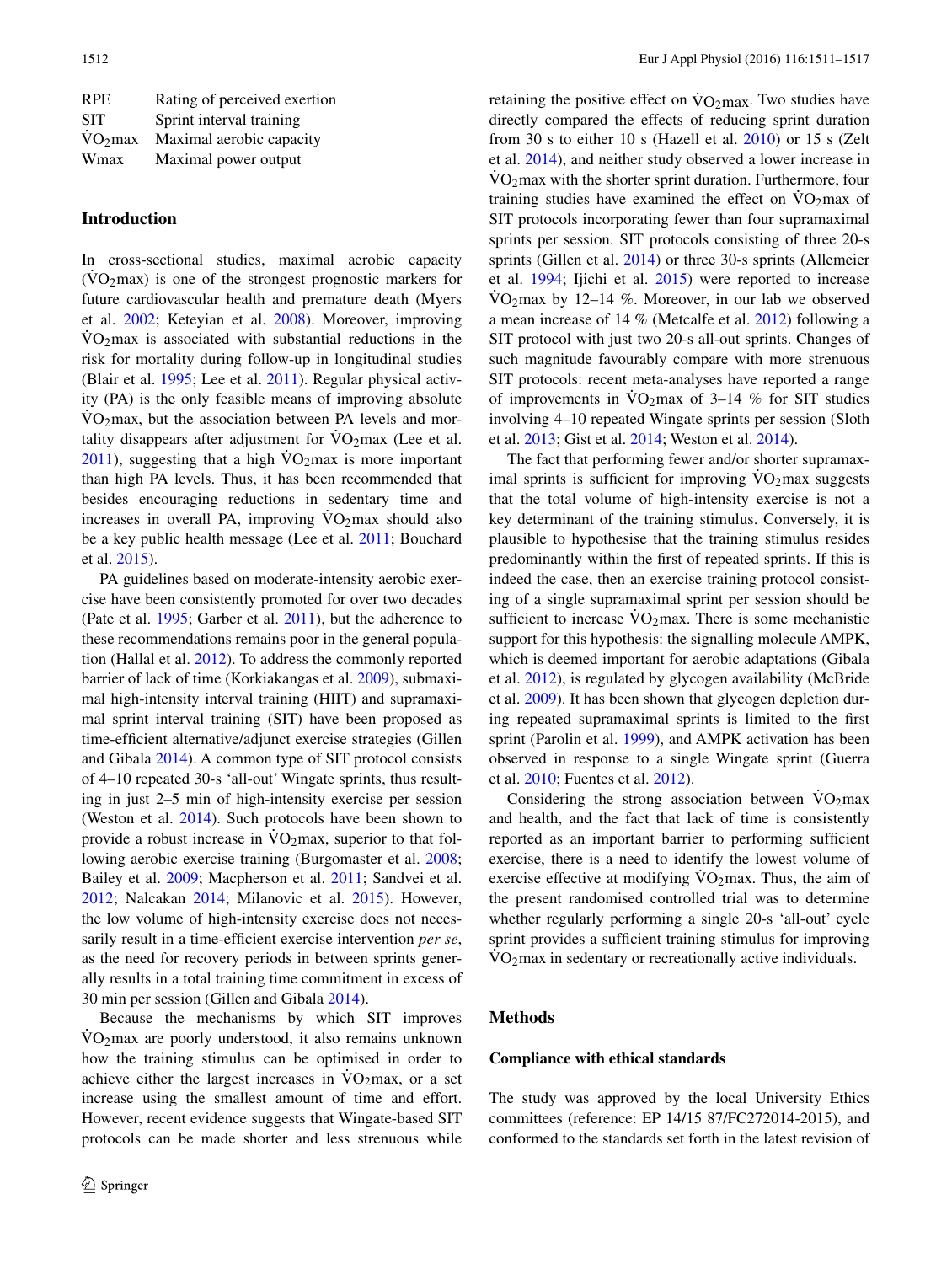the Declaration of Helsinki. The study protocol was fully explained to all participants in written and verbal form before they were asked to provide written consent.

#### **Participants**

Thirty apparently healthy, sedentary or recreationally active participants (10 men/20 women; mean  $\pm$  SD age 24 ± 6 years, BMI 22.6 ± 4.0 kg m<sup>-2</sup>, VO<sub>2</sub>max  $33 \pm 7$  mL kg<sup>-1</sup> min<sup>-1</sup>) were recruited at three sites in the UK (Bath, Worcester, Derry/Londonderry) and randomised into a training group ( $n = 15$ ; 5 men) and a control group  $(n = 15; 5$  men). Exclusion criteria were classification as highly physically active according to the International physical activity questionnaire [IPAQ (Craig et al. [2003\)](#page-5-19)], contraindications to exercise as determined using a standard physical activity readiness questionnaire [PAR-Q (Thomas et al. [1992](#page-6-11))], clinically significant hypertension  $(>140/90$  mm Hg), or resting heart rate  $>100$  bpm. Using the IPAQ, the activity level of 16 participants was categorised as 'low', and the activity level of the remaining 14 participants as 'moderate'.

#### **Experimental procedures**

An incremental cycling test to exhaustion was performed on an electronically braked ergometer to determine  $VO<sub>2</sub>max$  (Excalibur Sport/Corival, Lode, Groningen, The Netherlands). Participants were asked not to perform strenuous exercise or consume caffeine or alcohol the day before and prior to the test, and to drink half a litre of water the morning of the testing day. Participants completed a 2-min warm-up at 50 W after which the intensity was increased by 1 W every 3 s until volitional exhaustion despite verbal encouragement. Oxygen uptake  $(VO<sub>2</sub>)$  was determined throughout the test using an online gas analyser (TrueOne 2400, Parvo Medics, Sandy, UT, US; COSMED Quark CPET, Rome, Italy; Oxycon Pro, Jaeger, Wurzburg, Germany) to determine  $VO<sub>2</sub>$  max as the highest value for a 15-breath rolling average. Values for  $VO<sub>2</sub>$  max were accepted if two or more of the following criteria were met: (1) volitional exhaustion, (2)  $RER > 1.15$ , and (3) maximal heart rate within 10 beats of the age-predicted maximum (i.e., 220 age). This was the case for all participants, except for one control participant who was excluded from the data analysis (inclusion of this participant did not alter the statistical results).

Following the  $\rm\dot{V}O_2$  max test, participants in the training group started a 4-week training programme consisting of three training sessions per week. Training sessions involved a single 20-s 'all-out' adapted Wingate sprint against a resistance equivalent to 7.5 % of the participant's pre-training body mass. Participants were asked to achieve the highest

pedal frequency possible during a ~1–2 s unloaded leadin prior to applying the full resistance. Participants then received strong verbal encouragement to maintain the highest pedal frequency throughout the remaining 18–19 s. To allow us to specifically investigate the effects of the 20-s sprints, no warm-up or cool-down were performed. To be included in the final data analyses, participants could not miss more than two training sessions, two training sessions within the final week, or the final training session. No participants failed to meet these criteria. Participants allocated to the control group were asked to maintain their usual physical activity patterns for the duration of the study. All participants were asked not to change their current eating behaviour.

Acute exercise-induced changes in plasma volume were determined during the first and last training sessions. After at least 15 min of seated rest, a finger-prick blood sample was taken and directly analysed for haemoglobin (Hb) levels (HemoCue, Crawley, UK). A sample for determination of haematocrit (Hct) was stored for analysis after all subsequent samples had been collected (Haematospin 1300; Hawksley & Son Ltd, Lancing, UK). A second sample was taken directly after completion of the sprint, with further samples taken at rest in a seated position at 3, 10 and 30 min following the end of the sprint. Plasma volume changes were calculated as described by Dill and Costill [\(1974](#page-5-20)). Peak (PPO), end (EPO), and mean power output (MPO), as well as peak heart rate, were recorded during the 3rd and 12th training sessions. rating of perceived exertion [RPE (Borg [1970\)](#page-5-21)] was determined directly after the 3rd, 6, 9 and 12th training sessions.

A second  $\overline{V}O_2$  max test was performed 3 days after the final training session, at a similar time as the baseline test and following identical procedures. Participants in the control group performed their second  $\rm VO<sub>2</sub>max$  test after a similar duration compared to participants in the training group. For the day before testing and on the testing day itself, participants were asked to follow a diet similar to that for the baseline test.

#### **Statistical analysis**

Data are presented as mean  $\pm$  SD. Based on a coefficient of variation of the  $VO<sub>2</sub>max$  test protocol of 4 %, it was calculated that 14 participants were needed in each group in order to be able to detect a difference in the change in  $VO<sub>2</sub>max$  of 5 % between the training group and the control group, with a power of 90 % and  $\alpha = 0.05$ . Two-way mixed model ANOVAs (group  $\times$  time) were performed to determine differences in the change in Wmax and  $\rm\dot{VO}_{2}$ max from baseline to post-intervention between the training group and the control group. Two-way repeated measures ANO-VAs (training session  $\times$  time) were used to assess the effect of acute exercise on plasma volume change. Differences in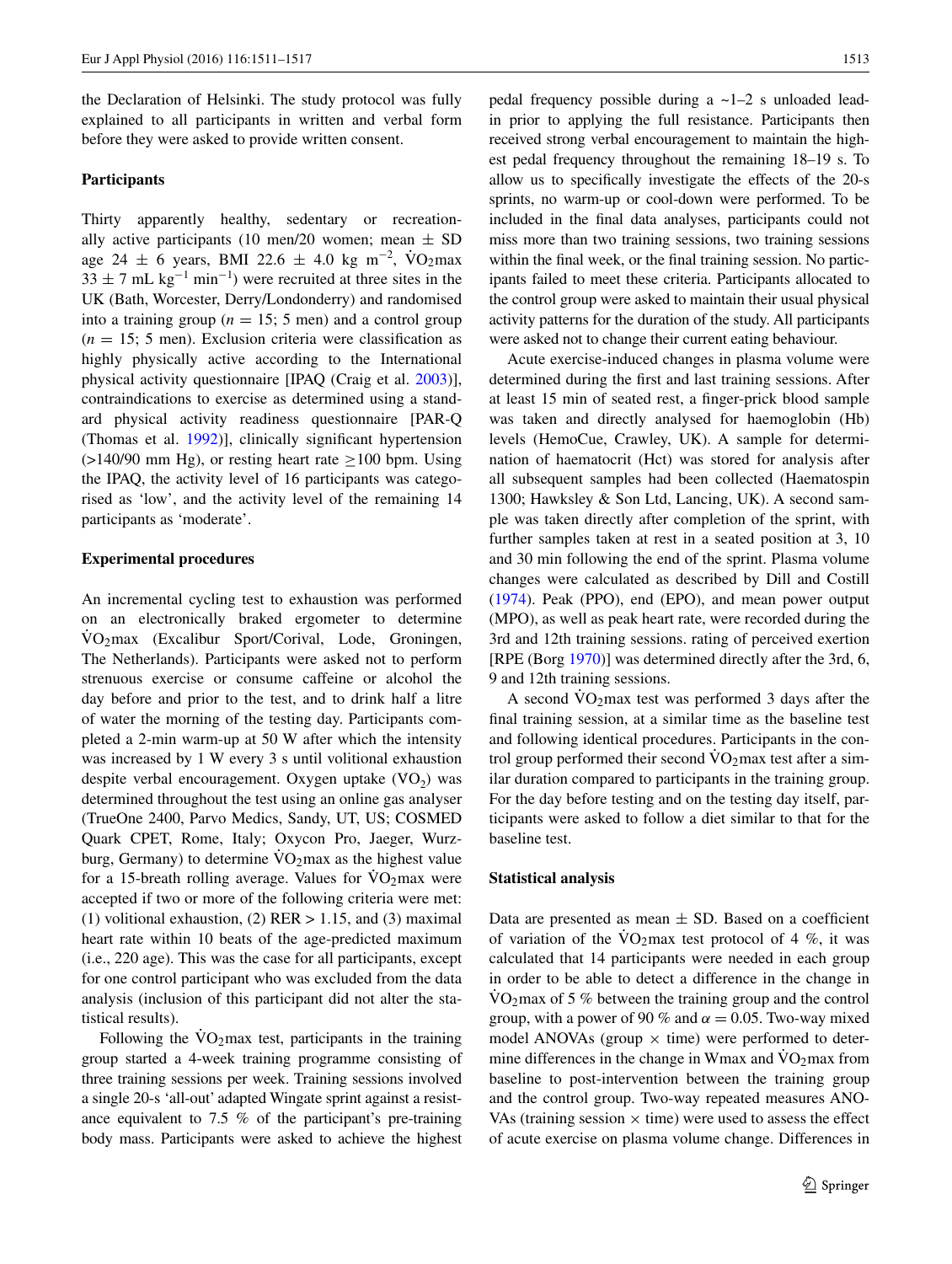<span id="page-3-0"></span>**Table 1** Training characteristics  $(n = 15)$ 

|                                                      | Training session |               |            |            |                |  |
|------------------------------------------------------|------------------|---------------|------------|------------|----------------|--|
|                                                      |                  | 3             | 6          | 9          | 12             |  |
| PPO (W $kg^{-1}$ )                                   |                  | $8.6 \pm 1.7$ |            |            | $8.9 \pm 1.8$  |  |
| $MPO$ (W kg <sup>-1</sup> )                          |                  | $7.0 \pm 1.4$ |            |            | $7.1 \pm 1.4$  |  |
| $EPO(W kg^{-1})$                                     |                  | $5.3 \pm 1.5$ |            |            | $5.8 \pm 1.4*$ |  |
| HRpeak (% of HRmax)                                  |                  | $90 \pm 11$   |            |            | $91 \pm 4$     |  |
| <b>RPE</b>                                           |                  | $16 \pm 2$    | $14 \pm 2$ | $14 \pm 2$ | $14 \pm 2$     |  |
| $\Delta$ PV at $t = 0$ (% change from pre-exercise)  | $-8 \pm 7$       |               |            |            | $-8 \pm 7$     |  |
| $\Delta$ PV at $t = 3$ (% change from pre-exercise)  | $-10\pm 6$       |               |            |            | $-10 \pm 7$    |  |
| $\Delta$ PV at $t = 10$ (% change from pre-exercise) | $-10\pm 6$       |               |            |            | $-8 \pm 6$     |  |
| $\Delta$ PV at $t = 30$ (% change from pre-exercise) | $-8\pm 5$        |               |            |            | $-1\pm 5$      |  |

Values shown are mean ± SD

*PPO* peak power output, *MPO* mean power output, *EPO* end power output, *RPE* rating of perceived exertion, Δ*PV* plasma volume change

 $* P < 0.05$  for the difference between the 3rd and 12th training session

peak HR, PPO, MPO and EPO between the 3rd and 12th training sessions were determined using paired-sample *t* tests. Alpha was set at 0.05.

# **Results**

There were no significant differences in mean baseline characteristics between participants in the control group and the training group (Control—age:  $23 \pm 5$  years, BMI:  $22.4 \pm 3.5$  kg m<sup>-2</sup>,  $\overrightarrow{VQ}_2$ max:  $32 \pm 6$  mL kg min<sup>-1</sup>; Training—age: 24 ± 6 years, BMI: 22.9 ± 4.5 kg m<sup>-2</sup>, VO<sub>2</sub>max :  $34 \pm 8$  mL kg min<sup>-1</sup>). Body mass did not change from baseline to reassessment in the training group ( $63.6 \pm 15.6$ ) vs.  $63.9 \pm 14.9$  kg) or in the control group  $(64.4 \pm 12.8$ vs.  $64.4 \pm 12.8$  kg). Of the fifteen participants in the training group, twelve completed all 12 training sessions, two completed 11 sessions, and one completed 10 sessions, resulting in an overall mean adherence of 98 %. Characteristics of the training sessions are provided in Table [1.](#page-3-0) Peak and mean power output were not significantly different between the third and twelfth training sessions, but end power output was increased by 9 % in the 12th compared to the 3rd session ( $P = 0.03$ ). Peak heart rate reached  $90 \pm 11$ and 91  $\pm$  4 % of HRmax during the 3rd and 12th training sessions, respectively. Plasma volume was significantly reduced throughout the post-exercise period ( $P = 0.02$ ), with no difference between the post-exercise time-points or between sessions 1 and 12 (Table [1\)](#page-3-0).

Maximal power output (Wmax) was increased in the training group (185  $\pm$  50 vs. 195  $\pm$  50 W) compared to the control group (180  $\pm$  48 vs. 174  $\pm$  43 W; group  $\times$  time interaction effect:  $P = 0.001$ ). However, mean  $\text{VO}_2$ max did not significantly change from baseline in the training group (2.15  $\pm$  0.62 vs. 2.22  $\pm$  0.64 L min<sup>-1</sup>) or the control

group (2.07  $\pm$  0.69 vs. 2.08  $\pm$  0.68 L min<sup>-1</sup>; effect of time:  $P = 0.17$ ; group  $\times$  time interaction effect:  $P = 0.26$ ). There were no significant correlations between the change in  $\rm\dot{VO}\gamma\text{max}$  and either physical activity levels as measured using the International physical activity questionnaire  $(R^2 = 0.06)$ , or baseline  $\text{VO}_2$ max  $(R^2 = 0.00)$ . Interindividual variability in the change in  $\rm{VO_2max}$  was larger in the training group (range  $-10$  to  $+21$  %) compared to the control group ( $-9$  to  $+7$  %; Fig. [1\)](#page-4-0).

# **Discussion**

Considering the strong association between improved  $\rm\dot{VO}_{2}$  max and reduced all-cause/CVD mortality, it is important for studies to identify the most effective training modalities for improving  $\overline{VO}$ <sub>2</sub>max (Weston et al. [2014](#page-6-2)). While strategies aimed at offering the greatest improvements should be a priority, considering the commonly reported barrier of lack of time (Korkiakangas et al. [2009\)](#page-5-6) there is also a need for studies examining protocols that enable improved  $VO<sub>2</sub>$  max with a minimal time commitment. Although our previous studies have demonstrated that regularly performing just two repeated 20-s all-out cycle sprints causes a robust increase in  $\rm VO_2$  max (Metcalfe et al. [2012\)](#page-6-7), in the present study we have established that a single sprint does not provide a sufficient training stimulus.

Considering the proclaimed aim for SIT to be a timeefficient alternative exercise intervention, it is surprising that little attention has been given to identifying the lowest volume of high-intensity exercise associated with beneficial adaptations. The design of commonly studied SIT protocols has not been evidence based, but instead appears to have utilised an arbitrary number of sprint repetitions, perhaps at most guided by finding a balance between the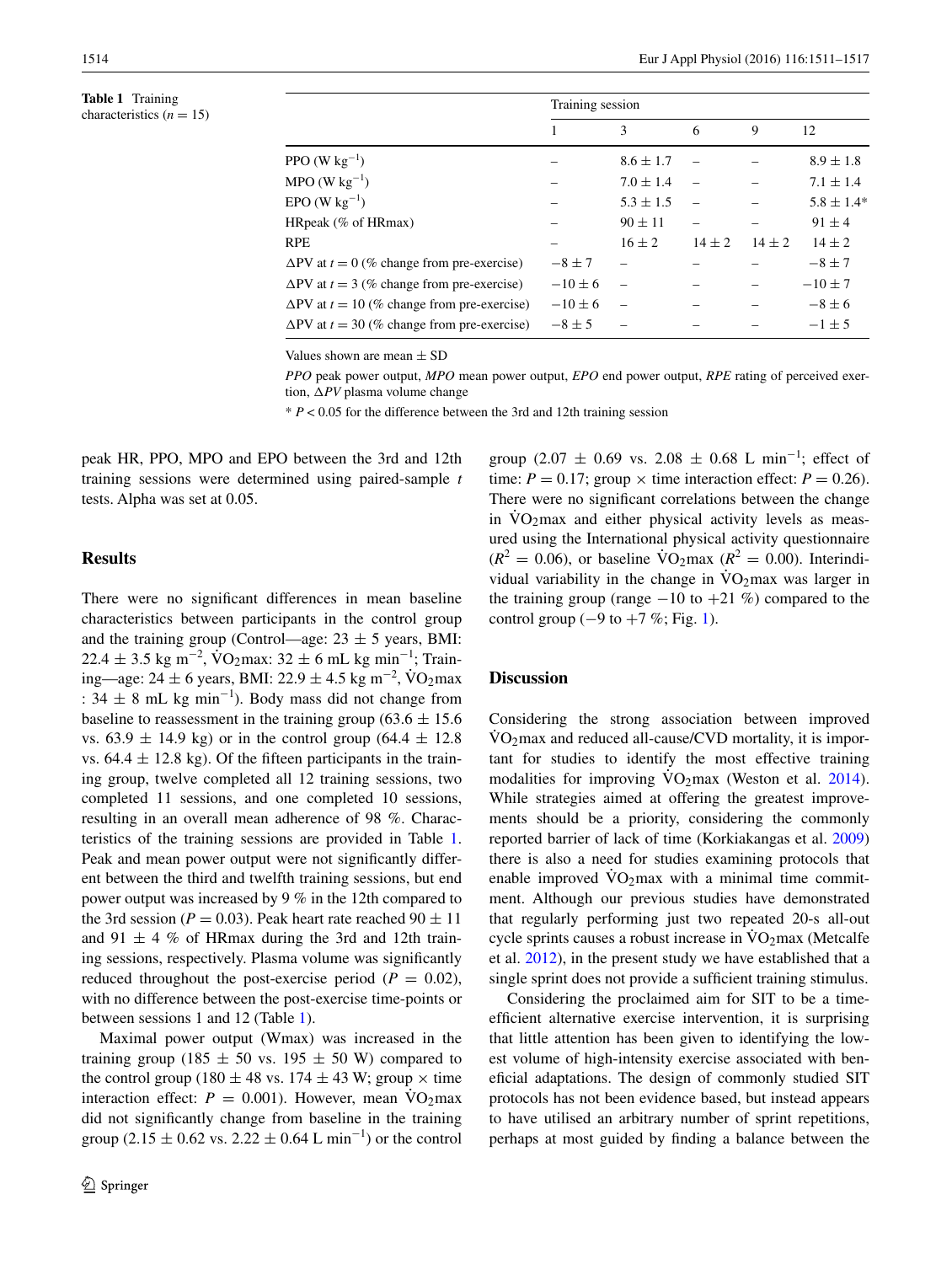<span id="page-4-0"></span>

largest total volume of high-intensity exercise and a manageable total exercise session duration. There is, however, no evidence that a larger number of sprint repetitions or a greater total volume of sprint exercise will lead to superior cardiovascular or metabolic adaptations. In our lab we have shown that very low volumes of supramaximal exercise [40 s per exercise session; REHIT (Metcalfe et al.  $2012$ )] are associated with improvements in  $\rm\ddot{V}O_2$  max typically seen with much higher volumes  $[>180$  s per session (Weston et al. [2014](#page-6-2); Milanovic et al. [2015\)](#page-6-5)]. In this light, the difference in effectiveness between the present protocol  $(1 \times 20)$ -s sprint, ~3 % mean increase in  $\text{VO}_2$  max) and our REHIT protocol  $[2 \times 20$ -s sprints; 14 % mean increase in  $\text{VO}_2$ max (Metcalfe et al. [2012](#page-6-7))] is striking.

One potential explanation is that the present study used an intervention period of 4 weeks, whereas in our previous study the intervention lasted 6 weeks. However, adaptations to SIT protocols tend to occur very rapidly, and other studies have demonstrated significant increases in  $\rm{VO_2max}$ after as little as two weeks of training (Hazell et al. [2010](#page-5-11); Whyte et al. [2010\)](#page-6-12). Furthermore, Ijichi et al. ([2015\)](#page-5-14) observed a 14 % improvement in  $\rm{VO_2max}$  following a 4-week SIT intervention with three 30-s sprints per training session, suggesting that large improvements in  $\rm{VO_2max}$ are feasible with a small volume of high-intensity exercise within a short period of time. Moreover, data reported by Burgomaster et al. [\(2008](#page-5-8)) suggest no further increase in  $\text{VO}_2$  max after 3 out of 6 weeks of SIT, and the meta-analysis by Weston et al. ([2014\)](#page-6-2) suggests that training duration is not a significant modifier of the increase in  $\rm\dot{VO}_2$  max with SIT: a threefold increase in the number of sessions has an unclear effect on the change in  $\text{VO}_2$ max of  $-0.3$  %.

It could also be argued that doubling the volume of sprint exercise per session from 20 to 40 s may provide a substantial additional training stimulus, thus explaining the superior increase in  $VO<sub>2</sub>$  max with repeated sprints. However, there are currently no indications that further increasing the number of sprint repetitions to more than two further enhances the increase in  $\rm\dot{VO}_2max$ , with the majority of studies examining 6–10 repeated Wingate sprints reporting increases in  $\dot{V}O_2$  max similar to—or lower than—those with two repeated sprints (McKenna et al. [1997](#page-6-13); Mac-Dougall et al. [1998;](#page-5-22) Burgomaster et al. [2008;](#page-5-8) Hazell et al. [2010](#page-5-11); Whyte et al. [2010](#page-6-12)). If the low total sprint volume was to explain the lack of effect in the present study, then it remains unclear why there is no evidence for an association between larger sprint volumes and enhanced improvements in  $\dot{V}O_2$  max. An alternative explanation could be that the initial sprint of a SIT session provides a 'priming' effect which then allows subsequent sprints to be effective, but this remains speculation at this point.

While a training programme incorporating single 20-s sprints may not be of use to improve aerobic capacity in the general population, the divergent responses to training protocols consisting of one vs. two sprints may provide an opportunity to help elucidate the molecular mechanisms through which SIT improves  $\dot{V}O_2$  max. One problem in studying mechanisms is that cause–effect relations cannot be established by correlating acute effects of exercise to chronic adaptations following training. However, by contrasting the acute effects of exercise protocols that are similar, but with divergent training effects, it may be possible to provide evidence against specific proposed mechanisms. It is clear that if a specific acute response is observed following both a single 20-s sprint (insufficient stimulus for improving  $VO<sub>2</sub>max$ ) and two repeated 20-s sprints (sufficient stimulus), then this response by itself cannot be responsible for causing the training adaptation(s). Future studies are needed to assess the potential use of this approach. Furthermore, future large studies should further examine the impact of technical error (measurement error and day-to-day biological variability) on the occurrence of low response to training protocols. The impact of this issue on the results in the current study are unclear, and only studies with a large sample size can sufficiently address this issue (Ross et al. [2015\)](#page-6-14).

Some limitations of the present study mean that the results should be treated with caution. Firstly, we did not include a third arm to the RCT to directly compare the single-sprint protocol to a repeated-sprint protocol or to a protocol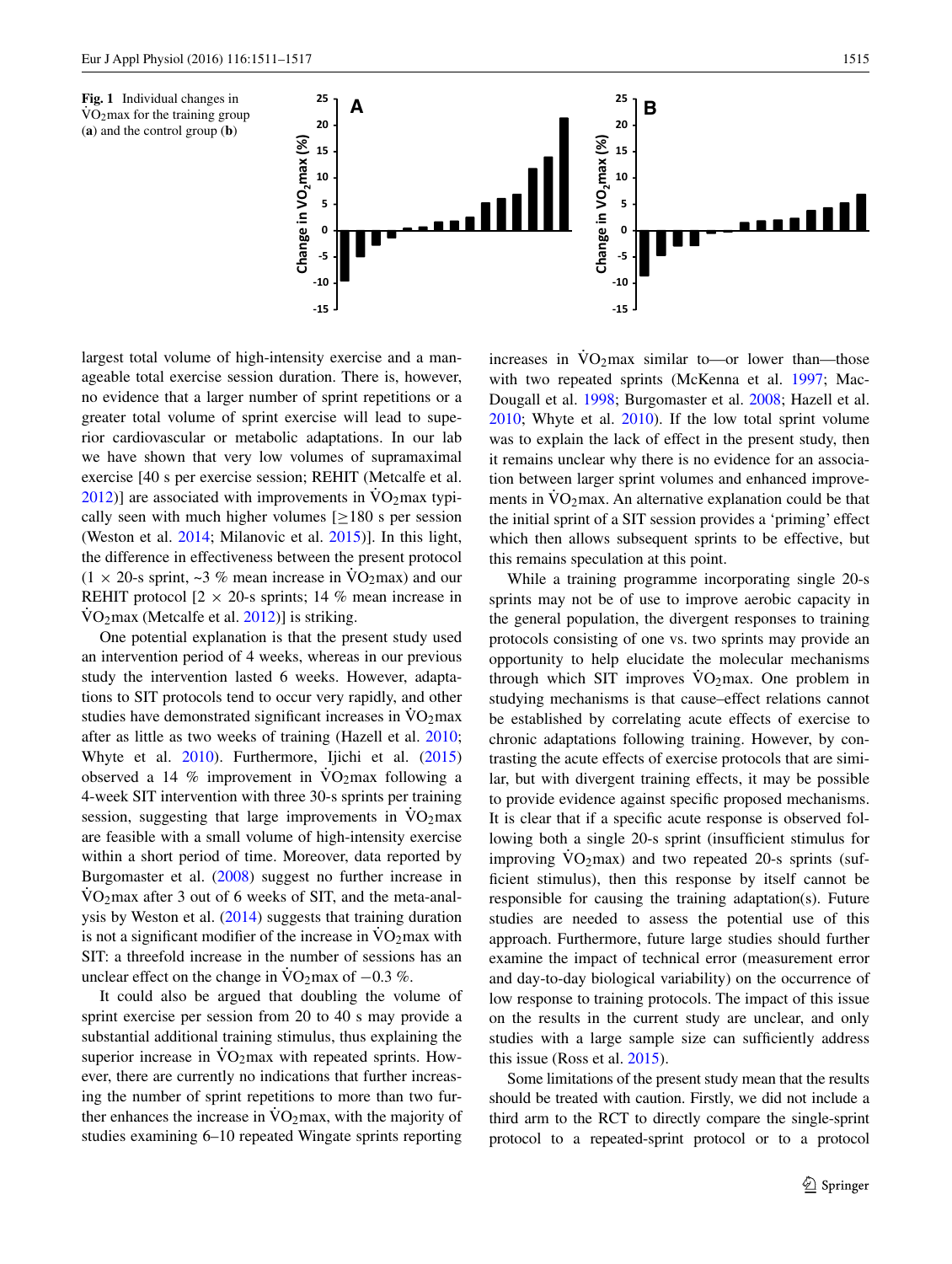incorporating 30-s Wingate sprints. Future studies should determine whether performing single sprints of a longer duration may improve  $\dot{V}O_2$  max. Secondly, the interindividual variability in response shown in Fig. [1](#page-4-0) suggests that the single-sprint training protocol may have been effective for some participants, with 20 % of the participants in the training group showing an increase in  $\text{VO}_2$  max of >10 %. Thus, it may be that the mean increase in  $\rm \dot{V}O_2$  max in response to single-sprint training in a larger sample would reach significance. However, the power of our study was sufficient to be able to detect a difference in the change in  $\rm \dot{V}O_2$  max of 5 % between the control group and the training group, and smaller changes would not justify using a single-sprint training protocol instead of the more effective REHIT protocol or other more strenuous SIT protocols.

In conclusion, our present study suggests that regularly performing a single 20-s 'all-out' cycle sprint does not provide a sufficient training stimulus for increasing  $\rm{VO_2max}$ in low- to moderately active men and women. Thus, the REHIT protocol, consisting of two 20-s cycle sprints within a 10-min exercise session, remains the lowest volume of exercise shown to improve robustly  $\rm \dot{V}O_2$  max. Further studies investigating the optimal way to modulate important cardiometabolic risk factors in a time-efficient manner may help improve the health and quality of life in the predominantly insufficiently active general population.

**Acknowledgments** We would like to thank Aaron Hengist, Matt Holland, Ben Taisler, Noel Brick, Gary McDermott and Diane Gillon for assistance with testing and the training sessions. PS is supported by a PhD studentship provided by Thammasat University.

#### **Compliance with ethical standards**

**Conflict of interest** The authors declare that they have no conflict of interest.

**Open Access** This article is distributed under the terms of the Creative Commons Attribution 4.0 International License ([http://crea](http://creativecommons.org/licenses/by/4.0/)[tivecommons.org/licenses/by/4.0/](http://creativecommons.org/licenses/by/4.0/)), which permits unrestricted use, distribution, and reproduction in any medium, provided you give appropriate credit to the original author(s) and the source, provide a link to the Creative Commons license, and indicate if changes were made.

## **References**

- <span id="page-5-13"></span>Allemeier CA, Fry AC, Johnson P, Hikida RS et al (1994) Effects of sprint cycle training on human skeletal muscle. J Appl Physiol (1985) 77:2385–2390
- <span id="page-5-9"></span>Bailey SJ, Wilkerson DP, Dimenna FJ, Jones AM (2009) Influence of repeated sprint training on pulmonary  $O_2$  uptake and muscle deoxygenation kinetics in humans. J Appl Physiol (1985) 106:1875–1887
- <span id="page-5-1"></span>Blair SN, Kohl HW 3rd, Barlow CE, Paffenbarger RS Jr et al (1995) Changes in physical fitness and all-cause mortality. A prospective study of healthy and unhealthy men. JAMA 273:1093–1098
- <span id="page-5-21"></span>Borg G (1970) Perceived exertion as an indicator of somatic stress. Scand J Rehabil Med 2:92–98
- <span id="page-5-3"></span>Bouchard C, Blair SN, Katzmarzyk PT (2015) Less sitting, more physical activity, or higher fitness? Mayo Clin Proc 90:1533–1540
- <span id="page-5-8"></span>Burgomaster KA, Howarth KR, Phillips SM, Rakobowchuk M et al (2008) Similar metabolic adaptations during exercise after low volume sprint interval and traditional endurance training in humans. J Physiol 586:151–160
- <span id="page-5-19"></span>Craig CL, Marshall AL, Sjostrom M, Bauman AE et al (2003) International physical activity questionnaire: 12-country reliability and validity. Med Sci Sports Exerc 35:1381–1395
- <span id="page-5-20"></span>Dill DB, Costill DL (1974) Calculation of percentage changes in volumes of blood, plasma, and red cells in dehydration. J Appl Physiol 37:247–248
- <span id="page-5-18"></span>Fuentes T, Guerra B, Ponce-Gonzalez JG, Morales-Alamo D et al (2012) Skeletal muscle signaling response to sprint exercise in men and women. Eur J Appl Physiol 112:1917–1927
- <span id="page-5-4"></span>Garber CE, Blissmer B, Deschenes MR, Franklin BA et al (2011) American College of Sports Medicine position stand. Quantity and quality of exercise for developing and maintaining cardiorespiratory, musculoskeletal, and neuromotor fitness in apparently healthy adults: guidance for prescribing exercise. Med Sci Sports Exerc 43:1334–1359
- <span id="page-5-16"></span>Gibala MJ, Little JP, Macdonald MJ, Hawley JA (2012) Physiological adaptations to low-volume, high-intensity interval training in health and disease. J Physiol 590:1077–1084
- <span id="page-5-7"></span>Gillen JB, Gibala MJ (2014) Is high-intensity interval training a timeefficient exercise strategy to improve health and fitness? Appl Physiol Nutr Metab 39:409–412
- <span id="page-5-12"></span>Gillen JB, Percival ME, Skelly LE, Martin BJ et al (2014) Three minutes of all-out intermittent exercise per week increases skeletal muscle oxidative capacity and improves cardiometabolic health. PLoS One 9:e111489
- <span id="page-5-15"></span>Gist NH, Fedewa MV, Dishman RK, Cureton KJ (2014) Sprint interval training effects on aerobic capacity: a systematic review and meta-analysis. Sports Med 44:269–279
- <span id="page-5-17"></span>Guerra B, Guadalupe-Grau A, Fuentes T, Ponce-Gonzalez JG et al (2010) SIRT1, AMP-activated protein kinase phosphorylation and downstream kinases in response to a single bout of sprint exercise: influence of glucose ingestion. Eur J Appl Physiol 109:731–743
- <span id="page-5-5"></span>Hallal PC, Andersen LB, Bull FC, Guthold R et al (2012) Global physical activity levels: surveillance progress, pitfalls, and prospects. Lancet 380:247–257
- <span id="page-5-11"></span>Hazell TJ, Macpherson RE, Gravelle BM, Lemon PW (2010) 10 or 30-s sprint interval training bouts enhance both aerobic and anaerobic performance. Eur J Appl Physiol 110:153–160
- <span id="page-5-14"></span>Ijichi T, Hasegawa Y, Morishima T, Kurihara T et al (2015) Effect of sprint training: training once daily versus twice every second day. Eur J Sport Sci 15:143–150
- <span id="page-5-0"></span>Keteyian SJ, Brawner CA, Savage PD, Ehrman JK et al (2008) Peak aerobic capacity predicts prognosis in patients with coronary heart disease. Am Heart J 156:292–300
- <span id="page-5-6"></span>Korkiakangas EE, Alahuhta MA, Laitinen JH (2009) Barriers to regular exercise among adults at high risk or diagnosed with type 2 diabetes: a systematic review. Health Promot Int 24:416–427
- <span id="page-5-2"></span>Lee DC, Sui X, Artero EG, Lee IM et al (2011) Long-term effects of changes in cardiorespiratory fitness and body mass index on allcause and cardiovascular disease mortality in men: the Aerobics Center Longitudinal Study. Circulation 124:2483–2490
- <span id="page-5-22"></span>MacDougall JD, Hicks AL, MacDonald JR, McKelvie RS et al (1998) Muscle performance and enzymatic adaptations to sprint interval training. J Appl Physiol (1985) 84:2138–2142
- <span id="page-5-10"></span>Macpherson RE, Hazell TJ, Olver TD, Paterson DH, Lemon PW (2011) Run sprint interval training improves aerobic